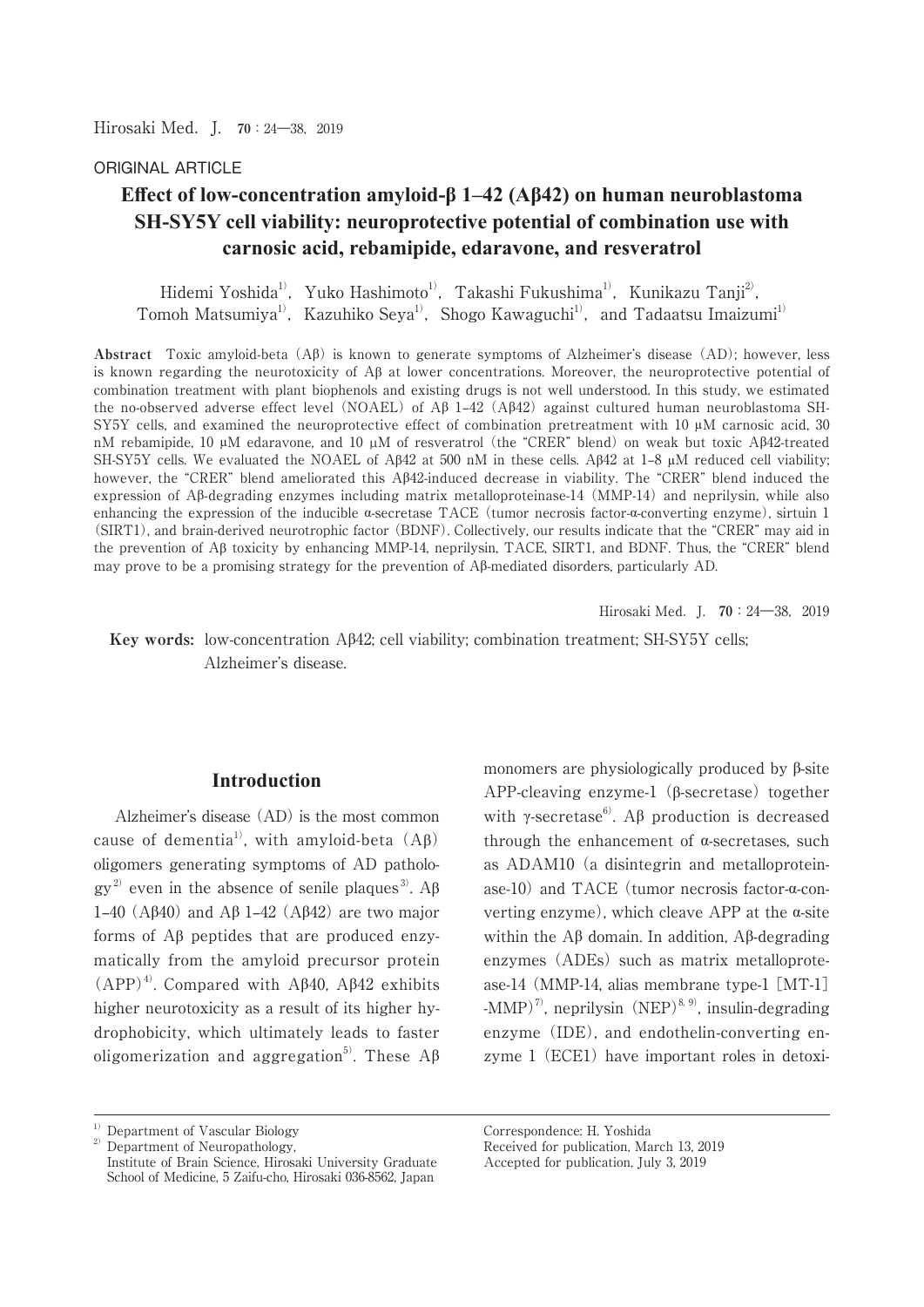fying  $A\beta^{9}$ .

 A hypothetical model of dynamic biomarkers for AD has suggested that a substantial  $\overrightarrow{AB}$  load occurs in the brain before the appearance of clinical symptoms $^{10}$ . Thus, this preclinical phase of AD provides a critical opportunity for preventive intervention. In this context, we previously found that carnosic acid, a phenolic diterpene compound in the labiate herb rosemary<sup> $11$ </sup>, reduces  $\overrightarrow{AB}$  production by inducing TACE expression in both human neuron and astrocyte models $^{12, 13)}$ . In addition, we also demonstrated that carnosic acid, rebamipide (a gastrointestinal protective drug<sup>14)</sup>), and gnetin C (a resveratrol dimer<sup>15)</sup>) can attenuate the Aß-induced apoptosis by reducing the intracellular accumulation of  $A\beta$  oligomers 16-18), and that rebamipide and gnetin C enhance MMP-14 expression<sup>17, 18)</sup> in a human neuron model. It has been reported that edaravone (a brain-penetrant drug and free radical scavenger<sup>11)</sup> down-regulates A $\beta$  production by increasing  $\alpha$ -site APP-cleavage<sup>19)</sup>. Resveratrol is a naturally polyphenolic phytoalexin and is well known to have cytoprotective functions $^{20}$ . In particular, resveratrol is protective against neurotoxic factors, including  $\mathbf{A}\beta$  peptides<sup>21)</sup>, and is reported to suppress the motor neuron degeneration in a transgenic mouse model of amyotrophic lateral sclerosis $^{22}$ . Some resveratrol oligomers such as gnetin C appear to have biological activities that are superior to monomeric resveratrol<sup>18, 23)</sup>; however, gnetin C may be somewhat hard-to-use due to its light-susceptibility and current high-cost.

 The SH-SY5Y cell line is a thrice clone from the neuroblastoma cell line SK-N-SH. The cells were originally derived from a bone marrow biopsy of a four-year-old female neuroblastoma patient. Although the AD literature has primarily focused on the voluntary nerve system, autonomic nerve system dysfunction in AD has also been reported<sup>24)</sup>. The SH-SY5Y cell line is the most cited *in vitro* model system for detecting the impact of toxicants on mature and developing neurons. In addition, SH-SY5Y cells have the advantages of low cost, feasibility (ease of culture), reproducibility, and large data resources (through the literature), and may allow for the investigation of genes relevant in early cortical  $development<sup>25)</sup>$ .

 The Aȕ42 peptide at 10 μM or higher has clearly demonstrated neurotoxicity *in vitro* 16-18). However, less is known regarding the neurotoxicity of  $A\beta42$  at lower concentrations. Moreover, the neuroprotective potential of combination treatment with plant biophenols (such as carnosic acid and resveratrol<sup>10, 26, 27)</sup> and existing drugs (such as rebamipide<sup>14)</sup> and edaravone<sup>11)</sup>) is not well understood. Therefore, in the present study, we estimated the no-observed adverse effect level (NOAEL) of  $A\beta 42$  against cultured human neuroblastoma SH-SY5Y cells as a model of human neurons, and examined the neuroprotective effect of combination pretreatment with carnosic acid (10 μM), rebamipide (30 nM), edaravone (10  $\mu$ M), and resveratrol (10  $\mu$ M) (hereafter referred to as the "CRER" blend) on weak but toxic  $A\beta 42$  (up to 8  $\mu$ M)-treated SH-SY5Y cells. We herein demonstrated "CRER" -induced TACE, MMP-14, NEP, sirtuin 1 (SIRT1), and brain-derived neurotrophic factor (BDNF). SIRT1 has been reported to activate multiple neuroprotective responses against cellular stresses<sup>28)</sup>. BDNF has also been shown to protect neurons against cellular damage, including  $A\beta$ -induced toxicity<sup>29)</sup>.

### **Materials and Methods**

#### **1. Reagents**

 Dulbecco's Modified Eagle Medium (DMEM)/ Nutrient F-12 Ham  $(F12)(1:1)$  containing GlutaMAXTM-I, Advanced DMEM/F12, fetal bovine serum (FBS), and  $Zymax^{TM}$  horseradish peroxidase (HRP)-conjugated anti-goat IgG were purchased from Invitrogen<sup>TM</sup>/Thermo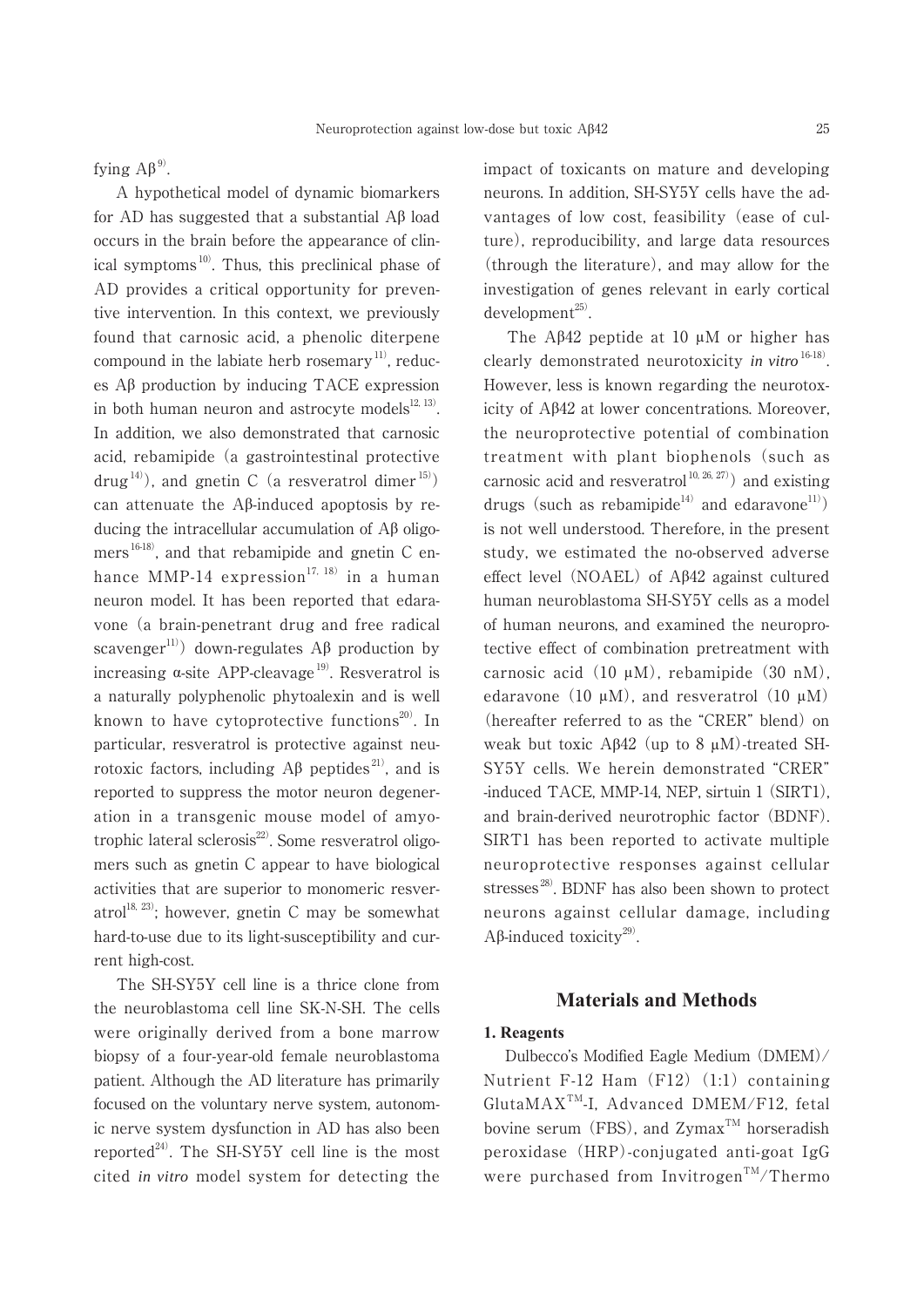Fisher Scientific Inc. (Frederick, MD, USA). Bovine serum albumin (BSA) and 3-[(3-cholamidopropyl) dimethylammonio]propanesulfonate (CHAPS) were purchased from Sigma-Aldrich Co. LLC (St. Louis, MO, USA). Carnosic acid, rebamipide, and edaravone were generously donated by Nagase Co., Ltd. (Osaka, Japan), Otsuka Pharmaceutical Co., Ltd. (Tokyo, Japan), and Mitsubishi Tanabe Pharma Corporation (Osaka, Japan), respectively. Resveratrol (natural, #185- 0721), dimethyl sulfoxide (DMSO), sodium dodecyl sulphate (SDS) and the enzyme-linked immunosorbent assay (ELISA) kit for  $A\beta 42$ (Human/Rat ȕAmyloid (1-42) ELISA Kit Wako, High-Sensitive) were obtained from Wako Pure Chemical Industries, Ltd. (Osaka, Japan). The ELISA kit for BDNF (BDNF Emax® Immuno-Assay System, #G7610) was purchased from Promega Corporation (Madison, WI, USA). The human  $A\beta 42$  monomer was obtained from Peptide Institute, Inc. (Ibaraki, Japan). The Cell-Quanti-MTT<sup>TM</sup> assay kit was obtained from Bio-Assay Systems (Hayward, CA, USA). The NucleoSpin® RNA II total RNA isolation kit was obtained from Macherey-Nagel GmbH & Co. KG (Düren, Germany). The  $iScript^{\text{TM}}$  Advanced  $cDNA$  synthesis kit and SsoAdvanced<sup>TM</sup> Universal SYBR® Green Supermix solution for reverse transcription-quantitative polymerase chain reaction (RT-qPCR) were both obtained from Bio-Rad Laboratories, Inc. (Hercules, CA, USA). Oligonucleotide primers for qPCR were custom synthesized by Fasmac/Greiner Japan (Atsugi, Japan). The bicinchoninic acid  $(BCA^{TM})$  protein assay kit was obtained from Pierce®/Thermo Scientific Inc. (Waltham, MA, USA). Polyvinylidene fluoride (PVDF) membranes and the Luminata<sup>TM</sup> Crescendo Western HRP substrate were obtained from Millipore Corporation (Billerica, MA, USA). The anti- $A\beta$  1–16 monoclonal antibody (6E10, mouse ascites, #SIG-39300) for  $A\beta$  oligomers was obtained from BioLegend, Inc. (San Diego, CA, USA), formerly known as Covance. Antibodies against poly-(ADP-ribose) polymerase (PARP) (rabbit, #9542), MMP-14/ MT1-MMP (D1E4, rabbit monoclonal, #13130), and TACE/a disintegrin and metalloprotease-17  $(ADAM17)$  (raised against Val200, rabbit, #3976) were purchased from Cell Signaling Technology, Inc. (Beverly, MA, USA). The anti-NEP antibody (N2C1, internal, rabbit, #GTX111680) was obtained from GeneTex Inc. (Irvine, CA, USA). Antibodies to SIRT1 (E104, C-terminal, rabbit,  $\#ab32441$ ) and  $\beta$ -actin (ACTN (C4), mouse monoclonal, #ab3280) were purchased from Abcam plc (Cambridge, UK). Anti-rabbit and anti-mouse IgG-HRP were obtained from Santa Cruz Biotechnology, Inc. (Dallas, TX, USA).

### **2. Cell Culture**

 Human neuroblastoma SH-SY5Y cells (ECACC No. 94030304) were obtained from the European Collection of Authenticated Cell Cultures (Porton Down, UK), and cultured in  $DMEM/F12$  containing Gluta $MAX^{TM}$ -I supplemented with  $10\%$  FBS<sup>18, 30)</sup>. Once the cells were 80% confluent, they were used for experimental purposes and the medium was immediately replaced with fresh Advanced DMEM/F12 containing Gluta $MAX^{TM}$ -I supplemented with 3% FBS. In experiments with plant biophenols (carnosic acid and resveratrol) and existing drugs (rebamipide and edaravone), cells were pretreated with the biophenols for 1 h prior to the addition of the  $A\beta42$  monomer.  $A\beta42$ , carnosic acid, and resveratrol were dissolved in DMSO. The maximum final concentration of DMSO in the culture medium was 1.2%. Control cells were treated with vehicle alone.

#### **3. Cell viability**

 Cell viability was measured with a CellQuanti- $MTT^{TM}$  assay kit according to the manufacturer's protocol with slight modifications<sup>16-18)</sup>. Briefly, SH-SY5Y cells were cultured in 96-well culture plates at  $4 \times 10^4$  cells per well in 100 µL of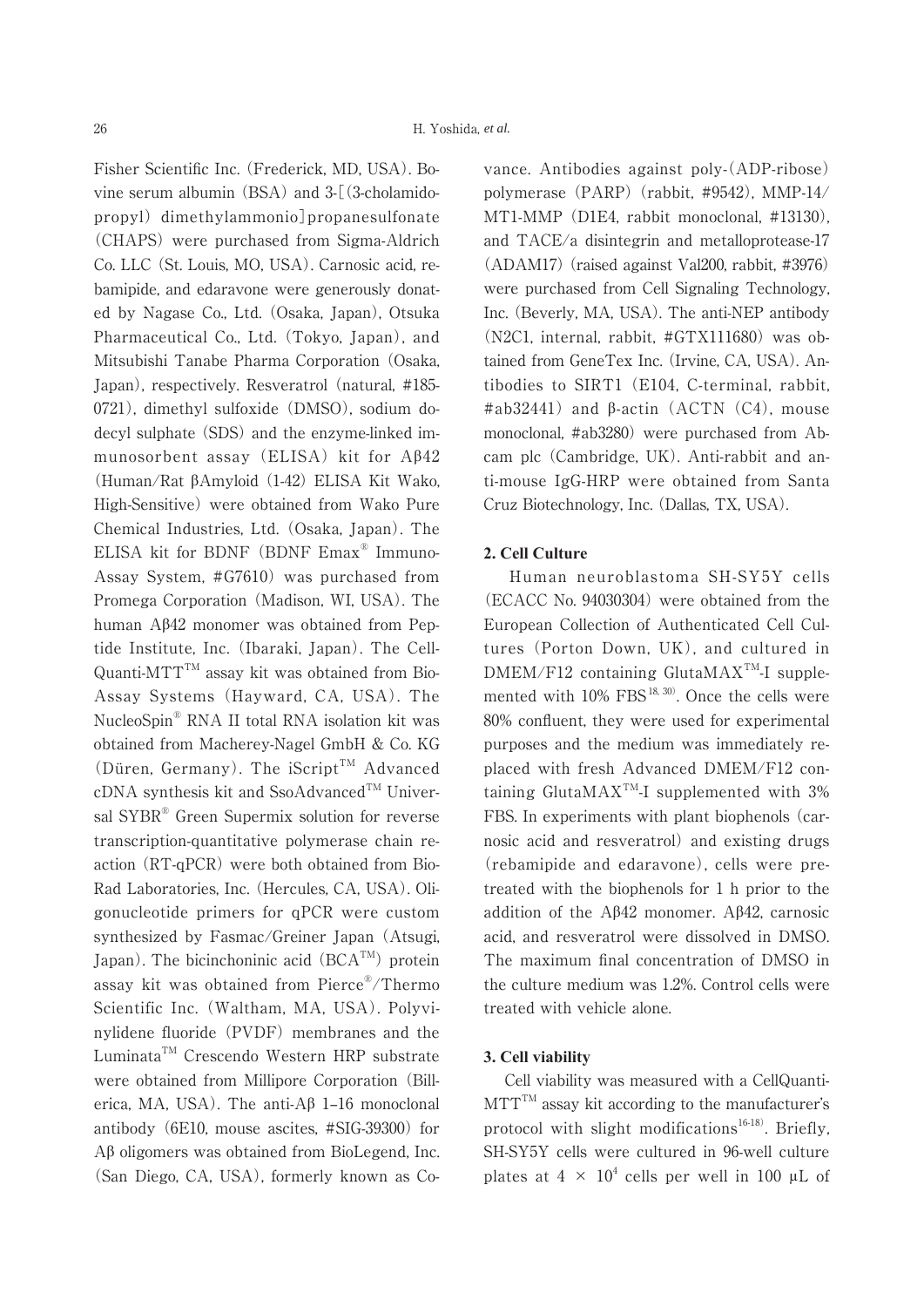| cDNA                                                         | Forward sequence $(5'$ to $3')$ | Reverse sequence $(5'$ to $3')$ |
|--------------------------------------------------------------|---------------------------------|---------------------------------|
| <b>BDNF</b>                                                  | AGCCTCCTCTTCTCTTTCTGCTGGA       | - CTTTTGTTGTCTATGCCCCTGCCTT     |
| 18S rRNA                                                     | ACTCAACACGGGAAACCTCA            | AACCAGACAAATCGCTCCAC            |
| Abbreviations used: BDNF, brain-derived neurotrophic factor. |                                 |                                 |

**Table 1.** Oligonucleotide primers used for real-time quantitative PCR

medium. The MTT reagent (15 μL) was then added to each well, and the cells were incubated for an additional 4 h. The formazan crystals that are only produced by living cells were solubilized by adding 100 μL/well of solubilizer (10% SDS, 3.2 mM HCl) and the plates were incubated for  $\sim$ 2 h at 37 °C. The absorbance (A570) of the resulting colored solution was measured with a microplate reader (iMark, Bio-Rad). Each experiment was performed in triplicate.

#### **4. ELISA**

 Cell culture supernatants were mixed with 0.2% BSA and 0.075% CHAPS to minimize the loss of  $A\beta 42$ , which can occur by adhesion to the storage tubes. Aliquots of the samples were stored at  $-80^{\circ}$ C until further use. Levels of A $\beta$ 42 in the cell-conditioned medium (extracellular  $A\beta$ 42) and the diluted whole cell lysates (intracellular  $A\beta$ 42) were determined using an ELISA kit and the iMark/Bio-Rad microplate reader<sup>13,</sup> <sup>14)</sup>. BDNF levels in the conditioned medium were also determined.

#### **5. RT-qPCR**

 Total RNA was extracted from cells, and single-strand cDNA was synthesized using the  $i$ Script<sup>TM</sup> Advanced cDNA synthesis kit for RTqPCR17, 30). The CFX96TM Real-Time PCR System (Bio-Rad) was used for quantitative analyses of 18S rRNA and the mRNA of the gene listed in Table 1. The concentration of the primers used was at 500 nM. Amplification was performed using the SsoAdvanced<sup>TM</sup> Universal SYBR® Green Supermix solution. The following reaction conditions were used: 95̊C for 30 s; 40 cycles of 95̊C for 5 s, 55̊C for 10 s, and 60̊C for 15 s; and an increase from  $65-95^{\circ}$ C,  $0.5^{\circ}$ C/5 s, for the melting step. Data were analyzed using CFX Manager $T^M$  Version 2.1 software.

#### **6. Western blot analysis**

 Cellular proteins were detected by Western blotting, as described previously<sup>16-18)</sup>. Briefly, cells cultured in 35 mm-diameter dishes were washed twice with ice-cold 20 mM phosphate-buffered saline (PBS, pH 7.4). The cells were then lysed in 100 μL of Laemmli's reducing sample buffer with passing through a 26 gage needle 10 times and then incubated on ice for 30 min. The lysates were then centrifuged at 10,000  $\times$  *g* for 20 min at 4<sup>o</sup>C, and the supernatants were transferred to fresh tubes. After the BCA protein assay, aliquots of the solutions containing 5, 10, or 20 μg protein were mixed with  $6 \times$  loading buffer and boiled for 6 min. The samples were then subjected to electrophoresis on 7.5% or 10‒20% SDS-polyacrylamide gels, and the proteins were transferred onto PVDF membranes. The membranes were blocked by incubation in Tris-buffered saline with Tween 20 (TBS-T, pH 7.4, 50 mM Tris-HCl, 250 mM NaCl, and 0.1% Tween-20) containing 1% nonfat dry milk for 1 h at room temperature. The membranes were then incubated with the anti- $A\beta$ oligomer, anti-PARP, anti-MMP-14, anti-NEP, anti-TACE, or anti-SIRT1 antibodies (1:1000) overnight at 4ºC, followed by a third incubation with the appropriate secondary antibodies (HRP-conjugated anti-rabbit, or anti-mouse IgG, 1:5000) for 1 h at room temperature. Immunoreactive bands were detected with an enhanced chemilu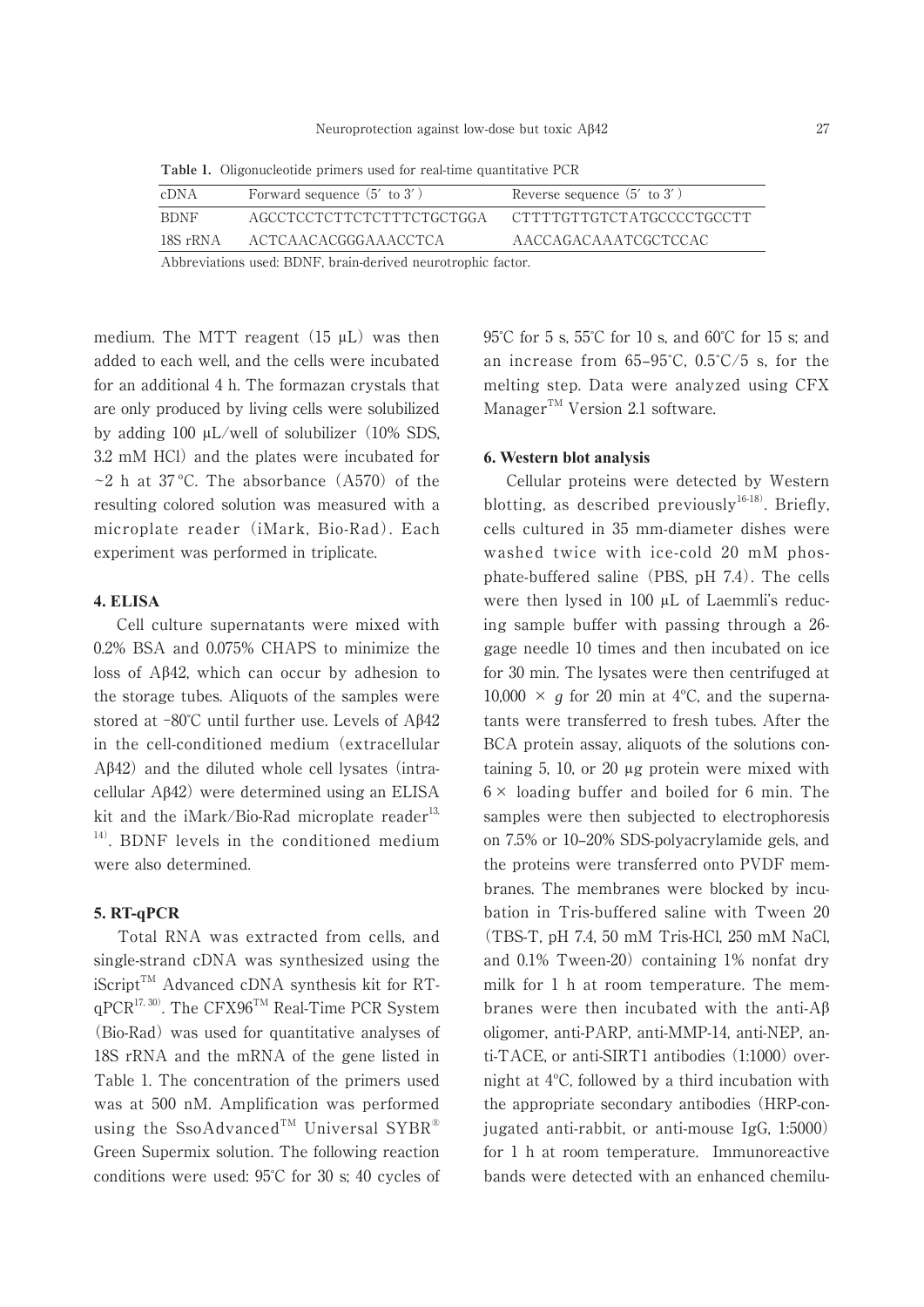minescence (ECL) detection system. Blots were then re-probed with the anti- $\beta$ -actin antibody (1:5000) as a loading control.

#### **7. Densitometric quantification**

 The integrated optical density of the immunoreactive bands was quantified using ImageJ 1.49i software (National Institute of Health, Bethesda, MD, USA), and normalized to the ȕ-actin band density.

## **8.** Statistics

Values are expressed as the mean  $\pm$  SD, and statistical significance was analyzed by the unpaired two-tailed *t*-test or one-way analysis of variance. Significance was assigned to a probability (*P*) value less than 0.05.

#### **Results**

## **1. Cytotoxic concentration of AB42 against cultured human neuroblastoma SH-SY5Y cells**

We first evaluated the NOAEL of  $A\beta42$ against cell viability in cultured human neuroblastoma SH-SY5Y cells using the MTT assay (Fig. 1). After treatment for 24 h,  $\mathbf{A}\beta 42$  did not affect the cell viability up to 500 nM (Figs. 1A and 1B); however,  $A\beta 42$  decreased the cell viability at 600 nM and higher (Figs. 1B). Even after treatment for 48 h (Fig. 1C),  $\text{A}\beta42$  at 500 nM did not significantly show toxicity or elicit morphological changes in the cells. Therefore, we estimated the NOAL of  $A\beta42$  against SH-SY5Y cells at 500 nM.

# 2. A combination with carnosic acid, rebamipide, edaravone, and resveratrol efficiently ameliorates the decreased cell viability induced by  $A\beta$ <sup>42</sup>

We next examined cell viability in A $\beta$ 42treated SH-SY5Y cells that were pretreated with 10 μM of carnosic acid, 30 nM of rebamipide, 10 μM of edaravone, and/or 10 μM of resveratrol (Fig. 2). We decided on these four



**Fig. 1** Cell viability of cultured SH-SY5Y cells. Cells were treated with different concentrations of amyloid- $\beta$  1–42 (A $\beta$ 42) up to 8  $\mu$ M for 24 h (A, B) or 48 h (C). Dimethyl sulfoxide (DMSO) was used as a solvent for  $A\beta 42$ . Cell viability was quantified by the MTT assay and the mean  $\pm$  SD of three experiments is shown;  $^*P$  $< 0.05$  vs. A $\beta$ 42-free control (0.8% DMSO).

agents (Fig. 2A) and their concentrations based on our previous studies $^{11-13, 16-18}$ . Cells were pretreated with the agent $(s)$  or their combinations for 1 h, followed by 10  $\mu$ M of A $\beta$ 42 for 24 h (Fig. 2B). Control cells were treated with DMSO during the experiment. Consistent with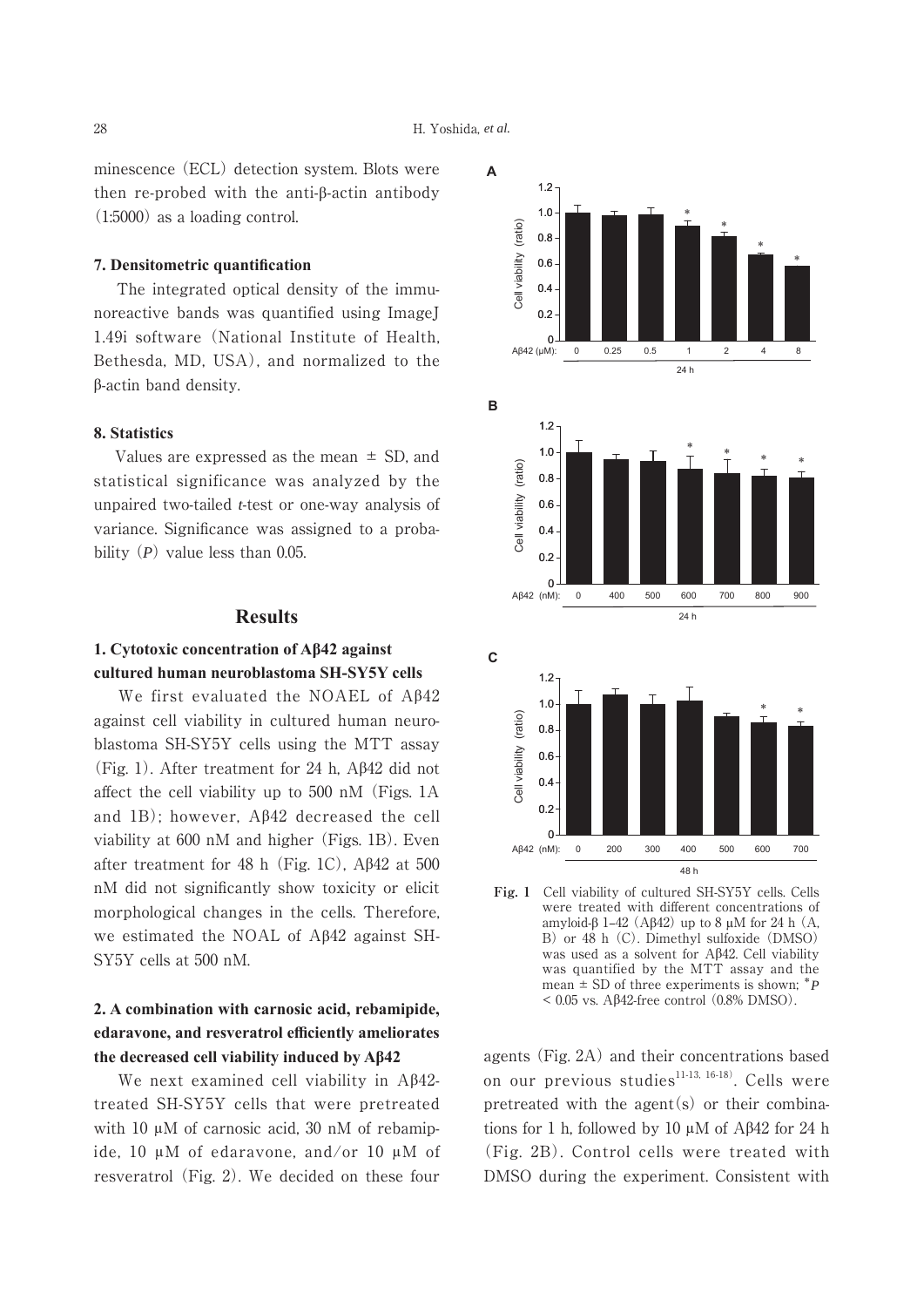

**Fig. 2** (A) Chemical structures of carnosic acid (CA, 332.4 g/mol), rebamipide (REB, 370.8 g/mol), edaravone (Ed, 174.2 g/mol), and resveratrol (RES, 228.3 g/mol). (B) Ameliorative effects of CA (10  $\mu$ M), REB (30 nM), Ed (10 μM), or RES (10 μM) and their combinations on the high-dose amyloid-β 1–42 (Aβ42)-lowered cell viability in cultured SH-SY5Y cells. After pretreatment with the neuroprotective agents for 1 h, the cells were incubated with 10 µM of Aȕ42 for 24 h. Dimethyl sulfoxide (DMSO) was used as a vehicle control. Cell viability was quantified by the MTT assay and the mean  $\pm$  SD of three experiments is shown;  $\pi P$  < 0.05 vs. "Un" control (1.2% DMSO) and  $P^*P$  < 0.05 vs. "Aβ" control (10 μM Aβ42).

our previous studies<sup>16-18)</sup>, A $\beta$ 42 reduced cell viability to 35%; however, among the agent(s) or their combinations, the combination with 10 μM carnosic acid, 30 nM rebamipide, 10 μM edaravone, and 10 μM resveratrol (the "CRER" blend) ameliorated the toxicity most efficiently (47%). Therefore, we used the "CRER" blend

for the following experiments.

# **3. The "CRER" blend ameliorates reduced cell**  viability and an apoptotic marker aggravated by low-dose Aβ42

 We next examined cell viability and cleaved PARP, an apoptotic marker<sup>31)</sup>, in A $\beta$ 42 (0.5–8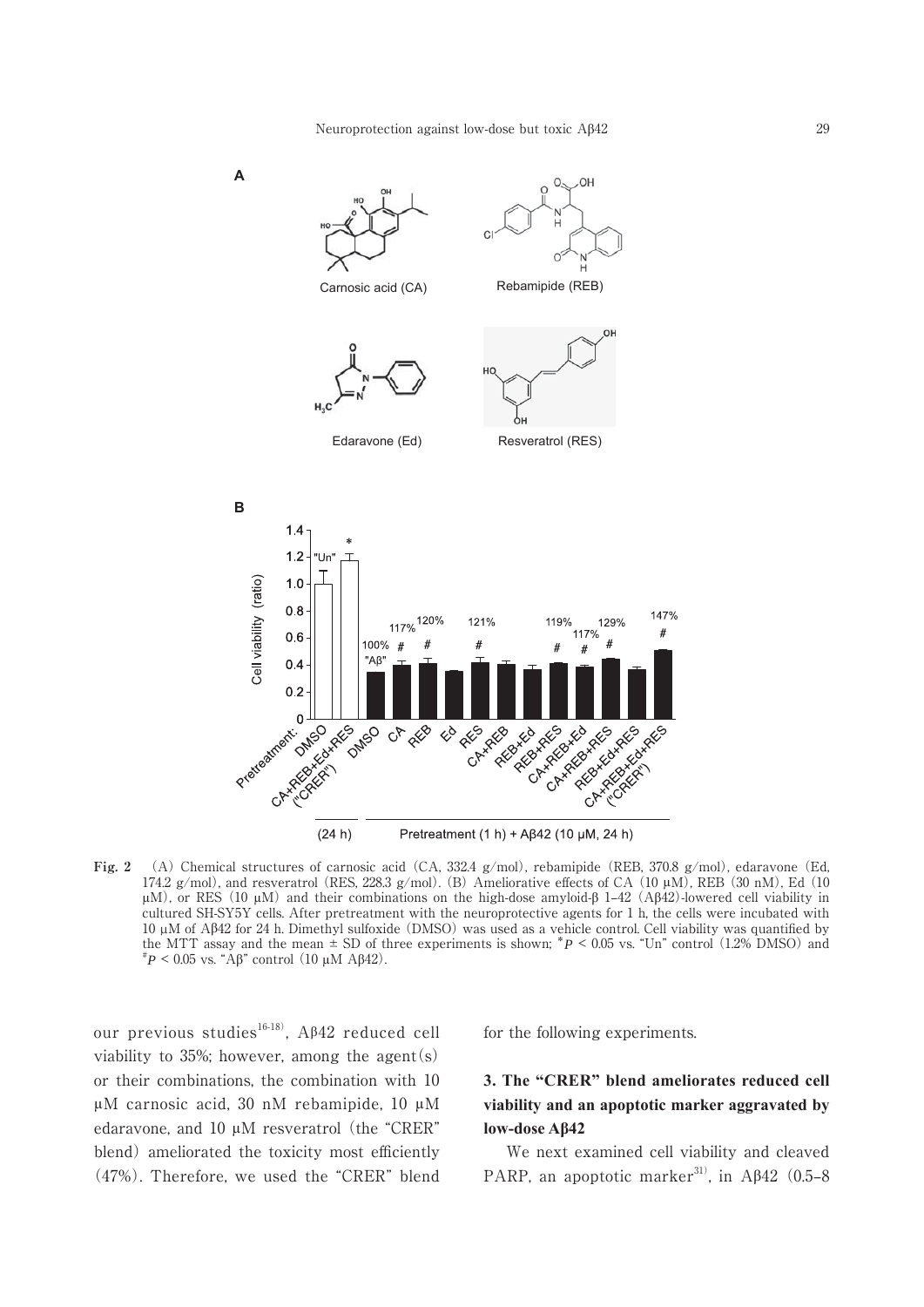

**Fig. 3** Ameliorating effects of combination treatment with 10 μM of carnosic acid, 30 nM of rebamipide, 10 μM of edaravone, and 10  $\mu$ M of resveratrol (the "CRER" blend) on the low-dose amyloid- $\beta$  1–42 (A $\beta$ 42)-reduced cell viability in cultured SH-SY5Y cells. After pretreatment with the "CRER" blend for 1 h, the cells were incubated with 0.5–8  $\mu$ M of A $\beta$ 42 for 24 h. Dimethyl sulfoxide (DMSO) was used as a vehicle control. The mean  $\pm$  SD of three experiments is shown;  $^*P \le 0.05$  vs. control (1.2% DMSO) and  $^*$  denotes  $P \le 0.05$ . (A) Cell viability was quantified by the MTT assay. (B) The cellular protein level of cleaved poly-(ADP-ribose) polymerase (PARP) was detected by Western blotting. (C) The integrated optical density of the protein band in (B) was quantified using ImageJ 1.49i and was normalized to that of actin.

μM)-treated SH-SY5Y cells that were pretreated with the "CRER" blend (Fig. 3). As shown in Fig. 3A, the "CRER" blend most fully recovered the reduced viability in cells treated with 1 and 2  $\mu$ M A $\beta$ 42, and moderately improved the viability in cells treated with 4 and 8  $\mu$ M A $\beta$ 42. At the same time, the "CRER" blend suppressed the increased levels of cleaved PARP in cells treated with  $1-8 \mu M$  A $\beta$ 42 (Figs. 3B and 3C).

# **4. The "CRER" blend reduces intracellular Aβ** oligomers in cells treated with high-dose A<sub>B42</sub>, and suppresses both intra- and extracellular  $A\beta$ monomers in those with low-dose A<sub>B</sub>42

 To clarify the effects of "CRER" pretreatment on the levels of intracellular  $\Lambda\beta$  oligomers, we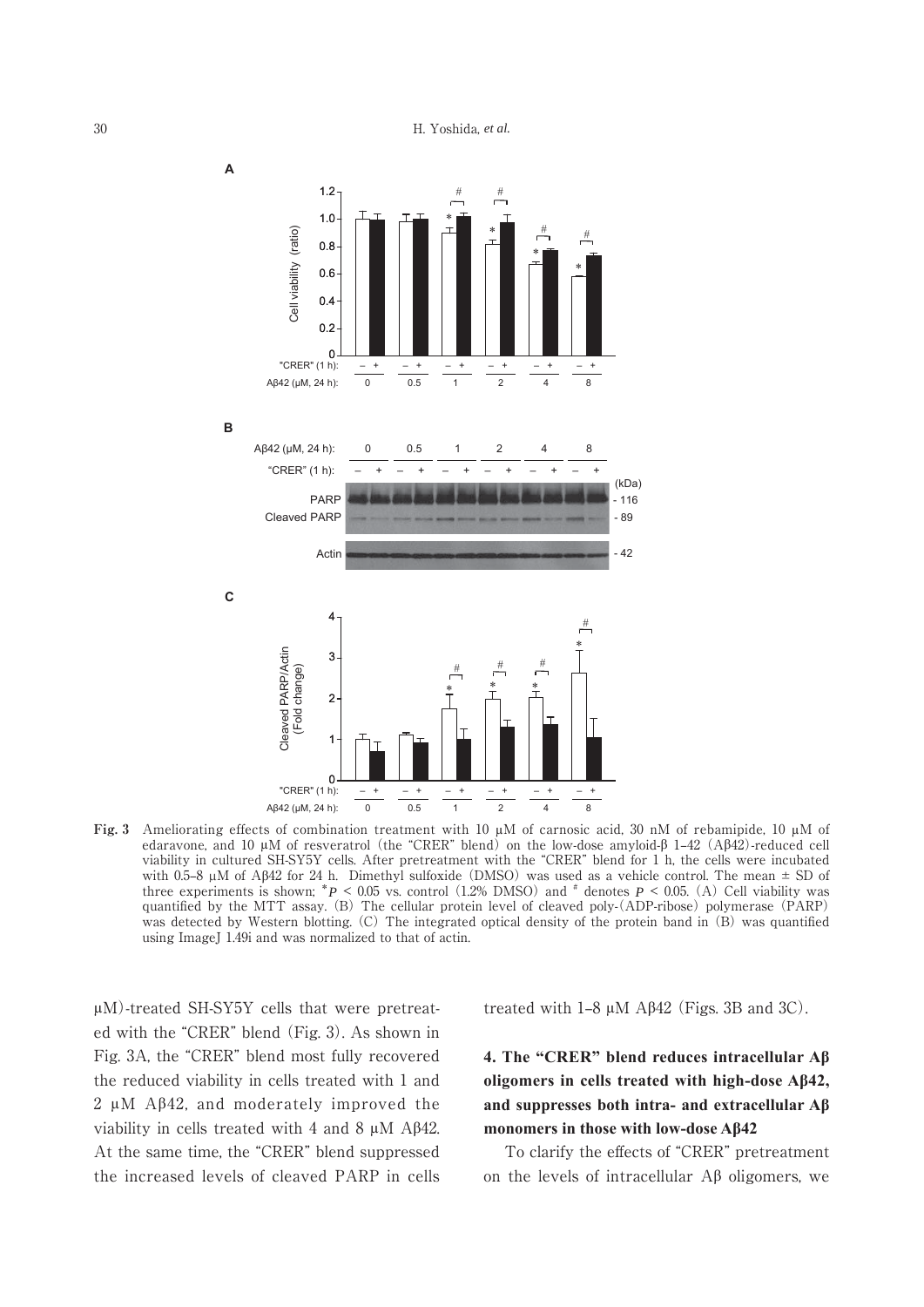

**Fig. 4** Effects of combination treatment with 10 μM of carnosic acid, 30 nM of rebamipide, 10 μM of edaravone, and 10 μM of resveratrol (the "CRER" blend) on the presence of amyloid- $β$  (A $β$ ) oligomers and monomers in the lowdose A $\beta$ 42-challenged SH-SY5Y cells. After pretreatment with the "CRER" blend for 1 h, the cells were incubated with 0.5–8  $\mu$ M of A $\beta$  1–42 (A $\beta$ 42) for 24 h. Dimethyl sulfoxide (DMSO) was used as a vehicle control. The mean  $\pm$  SD of three experiments is shown. \* denotes  $P \le 0.05$ . (A) A $\beta$  oligomers in whole cell lysates were detected by Western blotting (samples were separated in a 10–20% sodium dodecyl sulfate-polyacrylamide gradient gel; probed with a mouse anti-A $\beta$  monoclonal antibody, 1–16 (6E10), ascites), and actin was used as a loading control. The data shown are representative of three experiments. (B) The integrated optical density of the blot for high molecular weight oligomers (100–150 kDa) in  $(A)$  was quantified using ImageJ 1.49i and normalized to that of actin. (C and D) Under the same condition as shown in (A), intracellular (C) and extracellular (D) A $\beta$ 42 monomers in whole cell lysates and cell-conditioned medium, respectively, were analyzed by enzyme-linked immunosorbent assay (ELISA), and normalized to total cell protein determined by the BCA assay.

analyzed the generation of  $\overrightarrow{AB}$  oligomers in whole lysates of cells preincubated with the "CRER" blend for 1 h and then treated with the Aβ42 monomer  $(0.5-8 \mu M)$  for 24 h (Figs. 4A) and 4B). In cells treated with  $A\beta$ 42 at 8  $\mu$ M, "CRER" pretreatment reduced the level of intracellular  $\mathbf{A}\boldsymbol{\beta}$  oligomers (high molecular weight oligomers<sup>32, 33)</sup>, 100-150 kDa) by 35%. Yet in cells treated with  $A\beta42$  at 4  $\mu$ M or lower, the levels of the 100-150 kDa A $\beta$  oligomers were not significant and the "CRER" blend did not appear to affect the levels. However, the "CRER" blend suppressed the levels of an  $\mathcal{A}\beta$  oligomer (*ca.* 30) kDa) in cells treated with A $\beta$ 42 at 2–8  $\mu$ M. Moreover, "CRER" pretreatment decreased the levels of both intracellular and extracellular A $\beta$ 42 monomers in cells treated with A $\beta$ 42 at 4 μM or lower (Figs. 4C and 4D).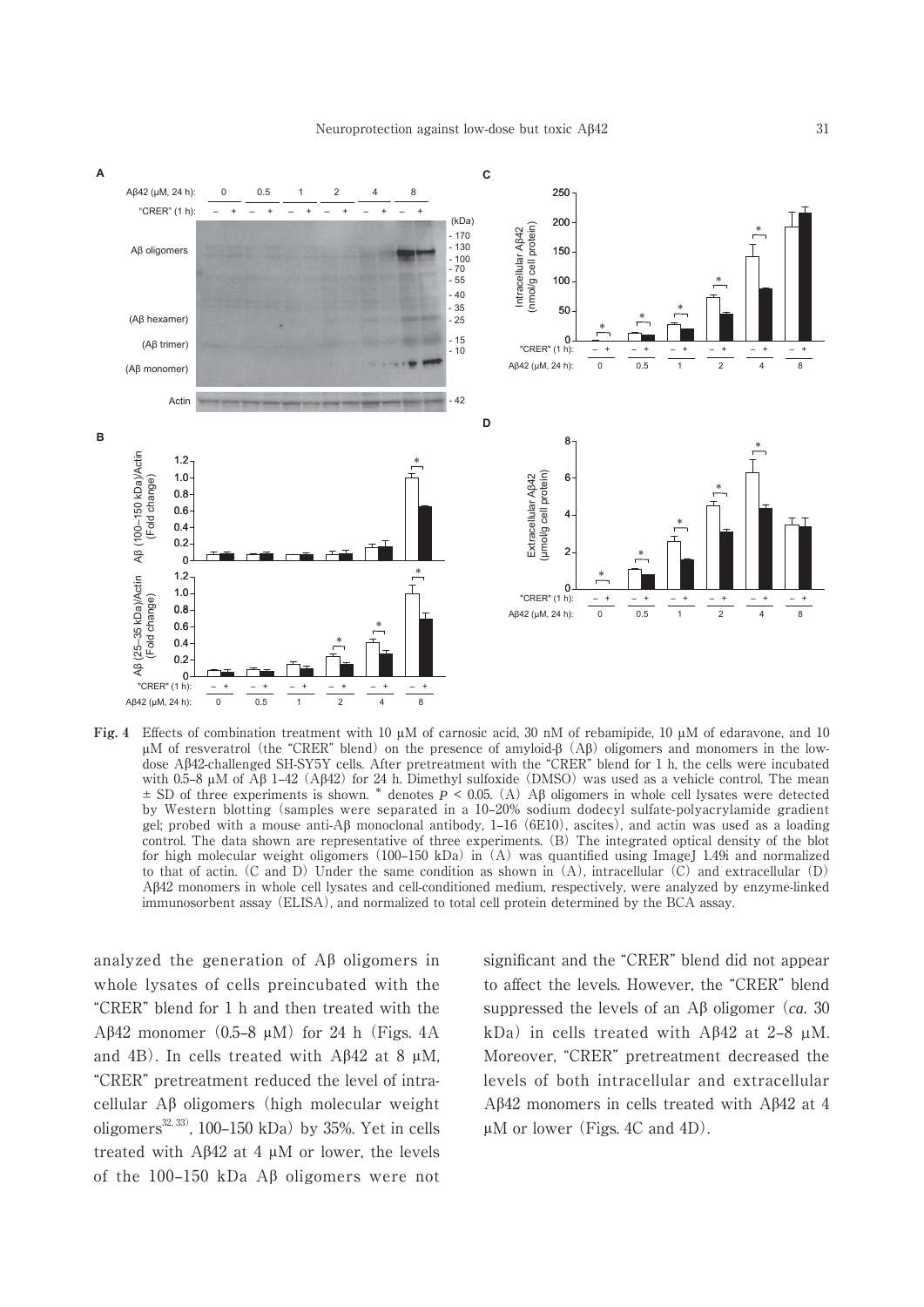32 H. Yoshida, *et al.*



**Fig. 5** Effects of combination treatment with 10 μM of carnosic acid, 30 nM of rebamipide, 10 µM of edaravone, and 10 μM of resveratrol (the "CRER" blend) on the protein expression of amyloid-β-degrading enzymes (ADEs) and sirtuin 1 (SIRT1) in the low-dose A $\beta$ 42-challenged SH-SY5Y cells. Matrix metalloproteinase-14 (MMP-14, also termed as membrane type-1 MMP [MT1-MMP]), neprilysin (NEP), and tumor necrosis factor-a-converting enzyme (TACE) were examined as ADEs. After pretreatment with the "CRER" blend for 1 h, the cells were incubated with 0.5–8  $\mu$ M of A $\beta$  1–42 (A $\beta$ 42) for 24 h. Dimethyl sulfoxide (DMSO) was used as a vehicle control. The mean  $\pm$  SD of three experiments is shown.  $*$  denotes  $P \le 0.05$ . (A) Proteins in whole cell lysates were detected by Western blotting (samples were separated in a 7.5% sodium dodecyl sulfate-polyacrylamide gel), and actin was used as a loading control). The data shown are representative of three experiments. (B) The integrated optical density of the protein band in (A) was quantified using ImageJ 1.49i and was normalized to that of actin.

## **5. The "CRER" blend enhances the expression of ADEs and SIRT1**

 Based on the aforementioned results, we next investigated "CRER"-mediated changes in the expression of genes that can potentially affect  $A\beta$ levels (Fig. 5A). We focused on enzymes known to be related to  $\mathbf{A}\boldsymbol{\beta}$  degradation, including MMP-14 and NEP, and the inducible  $\alpha$ -secretase TACE. We found that "CRER" pretreatment significantly enhanced the expressions of these enzymes at the protein level even in the presence of  $A\beta 42$  at  $0.5-8$   $\mu$ M (Fig. 5B). Simultaneously, the "CRER" blend was found to induce SIRT1 protein expression (Fig. 5B).

# 6. The "CRER" blend enhances BDNF expression even in the presence of low-dose A<sub>B</sub>42

 We next observed that the "CRER" blend enhanced the mRNA expression (Fig. 6A) and protein secretion (Fig. 6B) of BDNF in SH-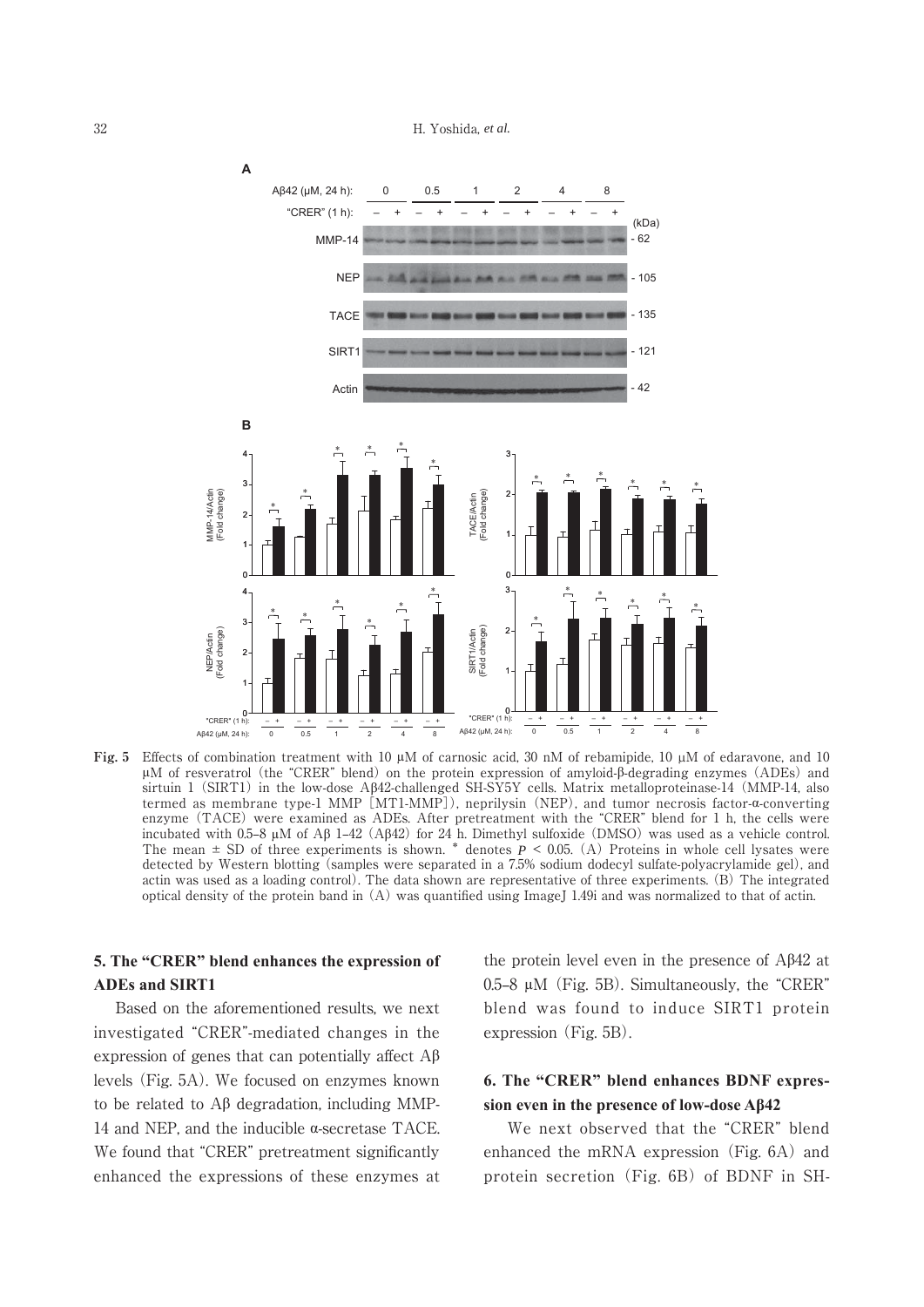

**Fig. 6** Effects of combination treatment with 10 μM of carnosic acid, 30 nM of rebamipide, 10 μM of edaravone, and 10 μM of resveratrol (the "CRER" blend) on the expression and secretion of brain-derived neurotrophic factor (BDNF) in the low-dose Aȕ42-stimulated SH-SY5Y cells. After pretreatment with the "CRER" blend for 1 h, the cells were incubated with 2 or 4  $\mu$ M of A $\beta$  1–42 (A $\beta$ 42) for 24 h. Dimethyl sulfoxide (DMSO) was used as a vehicle. The mean ± SD of three experiments is shown. \* denotes *P* < 0.05. (A) The mRNA expression of BDNF was analyzed by real-time quantitative PCR and was normalized to 18S rRNA levels (relative value). (B) The secreted level of BDNF in the cell-conditioned medium was analyzed by enzyme-linked immunosorbent assay (ELISA) and normalized to total cell protein determined by the BCA assay.

SY5Y cells. This increase was also observed in the presence of 2 and 4 μM Aβ42 after 24 h.

## **Discussion**

 In the present study, we first examined the neurotoxicity of  $A\beta42$  at lower concentrations in cultured human neuroblastoma SH-SY5Y cells, and estimated the NOAEL of A $\beta$ 42 at 500 nM in SH-SY5Y cells. The normal levels of Aβ42 *in vivo* are not considered to exceed 500 nM. Accumulated evidence suggests that  $\mathcal{A}\beta$  plays beneficial roles in human physiology, such as in antimicrobial activity, tumor suppression, sealing leaks in the blood-brain barrier (BBB), promoting recovery from brain injury, and regulating synaptic function<sup>34)</sup>. A soluble form of  $A\beta 42$  is normally secreted into the extracellular space within the brain and then cleared by the cerebrospinal fluid (CSF) and vascular system. Because CSF is in direct contact with the brain, its composition is affected by biochemical changes in the brain. CSF  $A\beta42$  has been shown to reflect the deposition of amyloid plaques. The mean level of CSF  $A\beta$ 42 in AD is reportedly 382.2 ng/L (85 pM), whereas the level in the healthy controls is 755.6 ng/L  $(170 \text{ pM})^{35}$ . It is hypothesized that the abnormally low CSF  $A\beta42$  levels in AD patients reflected the increased deposition of  $A\beta 42$  into senile plaques, resulting in reduced CSF  $A\beta42$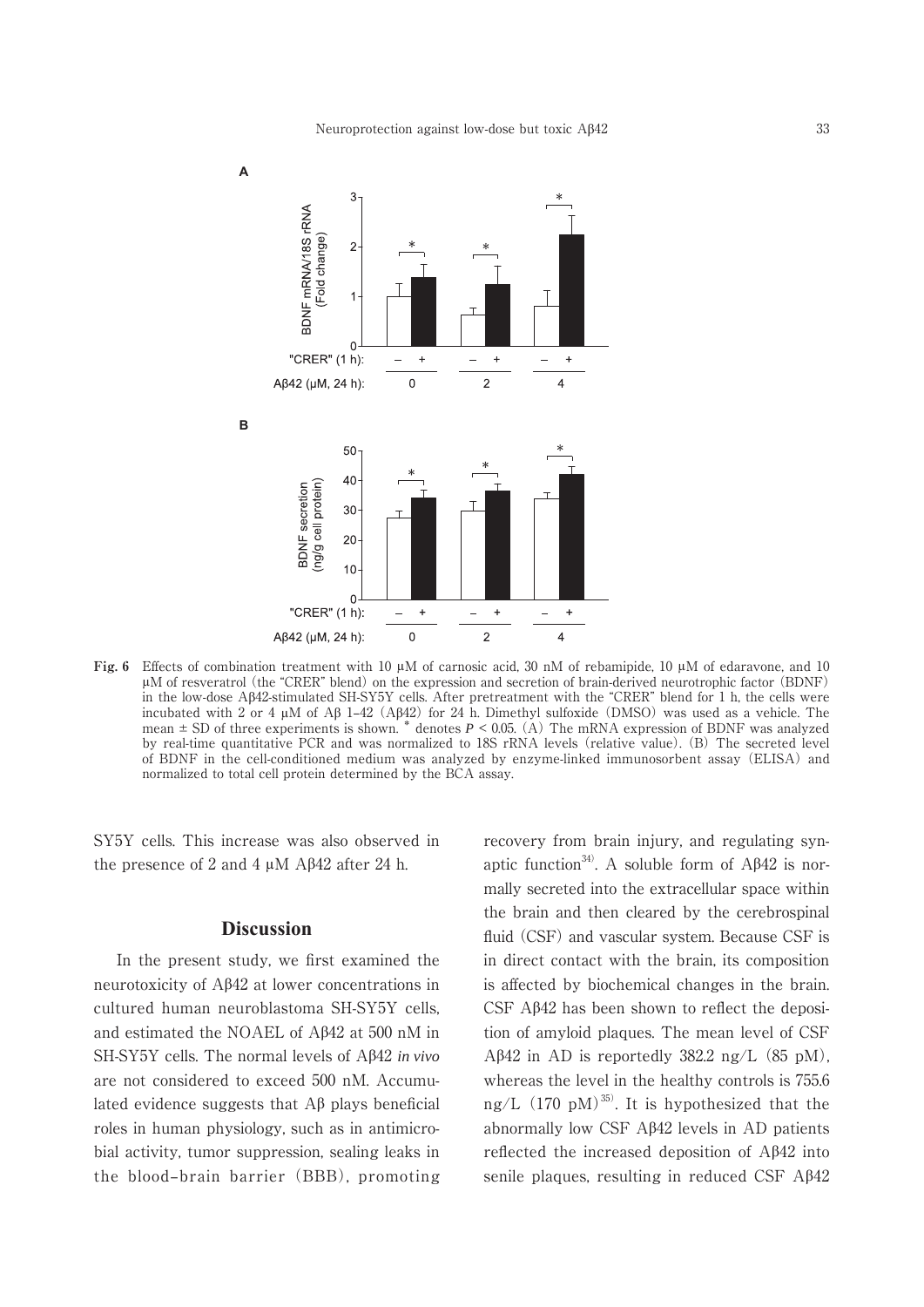



**Fig. 7** Neuroprotective potential of combination treatment with 10 μM of carnosic acid, 30 nM of rebamipide, 10 μM of edaravone, and 10 μM of resveratrol (the "CRER" blend) in cultured SH-SY5Y cells. We focused on the processing of amyloid precursor protein (APP) and the reduction in cell viability induced by amyloid- $\beta$  (A $\beta$ ). The "CRER" blend may play a role in neuroprotection by enhancing  $\alpha$ -secretase TACE/ADAM17 and A $\beta$ -degrading enzymes (ADEs) such as MMP-14 and NEP, in cooperation with inhibiting both the internalization and oligomerization of  $\mathbb{A}\beta$  monomers. In addition, "CRER"-induced SIRT1 and BDNF may also support the survival of the cells. Abbreviations used: ADAM17, a disintegrin and metalloproteinase-17; BDNF, brain-derived neurotrophic factor; MMP-14, matrix metalloproteinase-14 (also termed as MT1-MMP, membrane type-1 MMP); NEP, neprilysin; SIRT1, sirtuin 1; and TACE, tumor necrosis factor- $\alpha$ -converting enzyme.

concentrations. However, how well CSF A $\beta$ 42 can identify AD pathology and predict future AD symptoms remains unclear<sup>36)</sup>. It is challenging to measure  $A\beta 42$  concentration within the brain parenchyma in healthy subjects. Nevertheless, the evaluation of the cell toxicity of  $A\beta42$  in a neuronal model may help clarify the role of  $A\beta$  physiology in AD pathology in future studies.

 Our next results demonstrated that the full "CRER" blend has an ameliorating effect on the Aβ42 (10  $\mu$ M)-reduced cell viability compared with other incomplete blends. The "CRER" blend consisted of 10 μM carnosic acid, 30 nM rebamipide, 10 μM edaravone, and 10 μM resveratrol. These plant biophenols (carnosic acid and resveratrol) and existing drugs (rebamipide and edaravone) serve primarily to reduce cellular oxidative stress. Indeed, carnosic acid induces the transcription factor Nrf2, which is a master regulator of the antioxidant response<sup>11)</sup>. Rebamipide can cross the BBB after oral administration where it inhibits the generation of reactive oxygen species<sup>14)</sup>. Edaravone has been shown to ameliorate postischemic neural dysfunction in patients with acute stroke<sup>11)</sup>. While edaravone alone did not significantly ameliorate the  $A\beta42$ induced decrease in cell viability observed in this study, it did have an ameliorative effect to the highest level of the full "CRER" blend. Resveratrol also shows free radical scavenging activity, together with a remarkable range of cytoprotective properties<sup>20, 21)</sup>. These findings support the hypothesis that the "CRER" blend is helpful for attenuating the  $\Lambda\beta$ -induced oxidative stress, as  $A\beta$  is known to generate reactive oxygen species in the AD brain<sup>37)</sup>. The "CRER" blend may also be helpful for patients with gas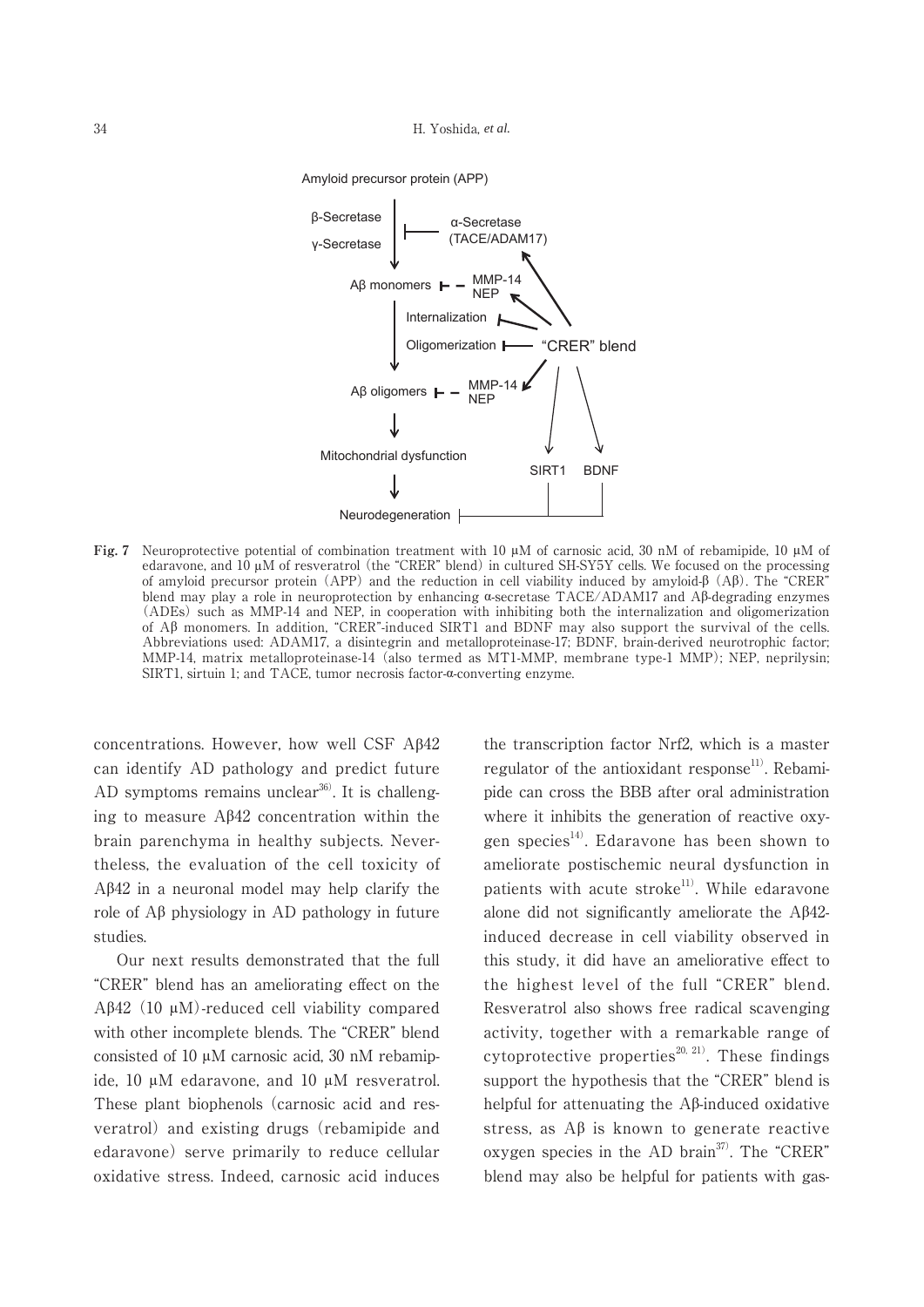troenteritis and/or stroke to prevent associated dementia. This is partly because 40% of stroke patients have AD lesions $^{38}$ .

 Since edaravone and rebamipide are prescribed medicines, it is not realistic to expect that healthy subjects use them in everyday life. Rather, in clinical situations, it can be supposed that patients with acute stroke (including those with AD complication) prescribed edaravone ingest rebamipide, carnosic acid, and resveratrol simultaneously to improve the AD prevention effect, even in the chronic phase, and that patients prescribed rebamipide also ingest other "CRER" blend components to enhance the AD prevention effect.

 This study also demonstrated that "CRER" pretreatment effectively improves the deteriorated viability of the cells challenged with  $A\beta42$ at 1‒8 μM. Because pretreatment decreased the levels of cleaved PARP, the "CRER" blend may suppress apoptosis induced by  $A\beta 42$  at 1–8  $\mu$ M. Importantly, in cells treated with  $\text{A}\beta42$  up to 2 μM, the "CRER" blend was able to fully recover the  $A\beta42$ -reduced cell viability. This means the "CRER" blend may increase the NOAEL of Aβ42 from 500 nM to 2  $μ$ M in the cells.

Consistent with our previous studies  $^{16-18}$ . A $\beta$ oligomers are primarily between 100-150 kDa and are apparently generated in cells treated with  $A\beta42$  at 8  $\mu$ M. The "CRER" blend effectively reduced the  $\Delta\beta$  oligomers that are similar to amylospheroids (ASPD, 128 kDa), which have been shown to cause mitochondrial calcium dyshomeostasis resulting in neurodegeneration<sup>39)</sup>. Under such a high-dose A $\beta$ 42 (8  $\mu$ M) load, the "CRER" blend may play a role in inhibiting intracellular  $\overrightarrow{AB}$  oligomerization. On the other hand, under low-dose  $A\beta 42$  loads (up to 4  $\mu$ M), A $\beta$  oligomers only faintly appeared; however, the "CRER" blend reduced the levels of the A $\beta$  oligomer between 25–35 kDa (also at 8 μM  $Aβ42$ ) and both intracellular and extracellu- $\text{lar } A\beta$  monomers. The reduction of such potentially toxic  $\Lambda\beta$  peptides may contribute to the increased cell viability in  $A\beta$ -challenged cells.

 In addition, we confirmed that the "CRER" blend promotes the syntheses of MMP-14, NEP, TACE, and SIRT1 even in cells treated with  $A\beta$ 42. MMP-14 is reported to degrade both soluble and fibrillar  $\mathbf{A}\beta$  peptides<sup>7</sup>, and it may play a role in reducing both  $A\beta$  monomers and oligomers in cells challenged with Aȕ. Thus, both the enhanced  $\alpha$ -secretase TACE<sup>40)</sup> and the induced  $\Delta \beta$ -decomposing enzymes, including MMP-14 and NEP $^{8, 9)}$ , may be responsible for the suppression of intracellular  $A\beta$  accumulation. Moreover, "CRER"-induced SIRT1 may also suppress neurodegeneration by promoting unique cytoprotective systems such as heat shock proteins $^{22)}$ .

 We also report here that "CRER" consistently up-regulates BDNF expression and secretion. The neurotrophin BDNF has been shown to support the survival and outgrowth of many types of neurons such as sensory, ganglion, dopaminergic, cholinergic, GABAergic, and motor 41). In addition, a substantial body of evidence has shown that BDNF protects neurons against cellular damage, including  $\mathcal{A}\beta$ -induced toxicity<sup>29)</sup>. Therefore, these factors may comprehensively contribute to the ameliorated cell viability in cells treated with the "CRER" blend. Additional research is warranted in order to clarify the underlying mechanisms of the protective and/or restorative activities of the "CRER" blend on  $A\beta$ -induced damage and apoptosis in neurons.

 Collectively, our findings indicate that the "CRER" blend reduces  $\mathbf{A}\beta$  production and ameliorates  $A\beta$ -induced neurotoxicity. Possible mechanisms by which the "CRER" blend may execute these effects include an increase in  $\alpha$ -site APP-cleavage and A $\beta$  decomposition through the enhancement of TACE and the induction of MMP-14 and NEP, respectively (Fig. 7). Moreover, the "CRER" blend may also play a role in reducing both the internalization and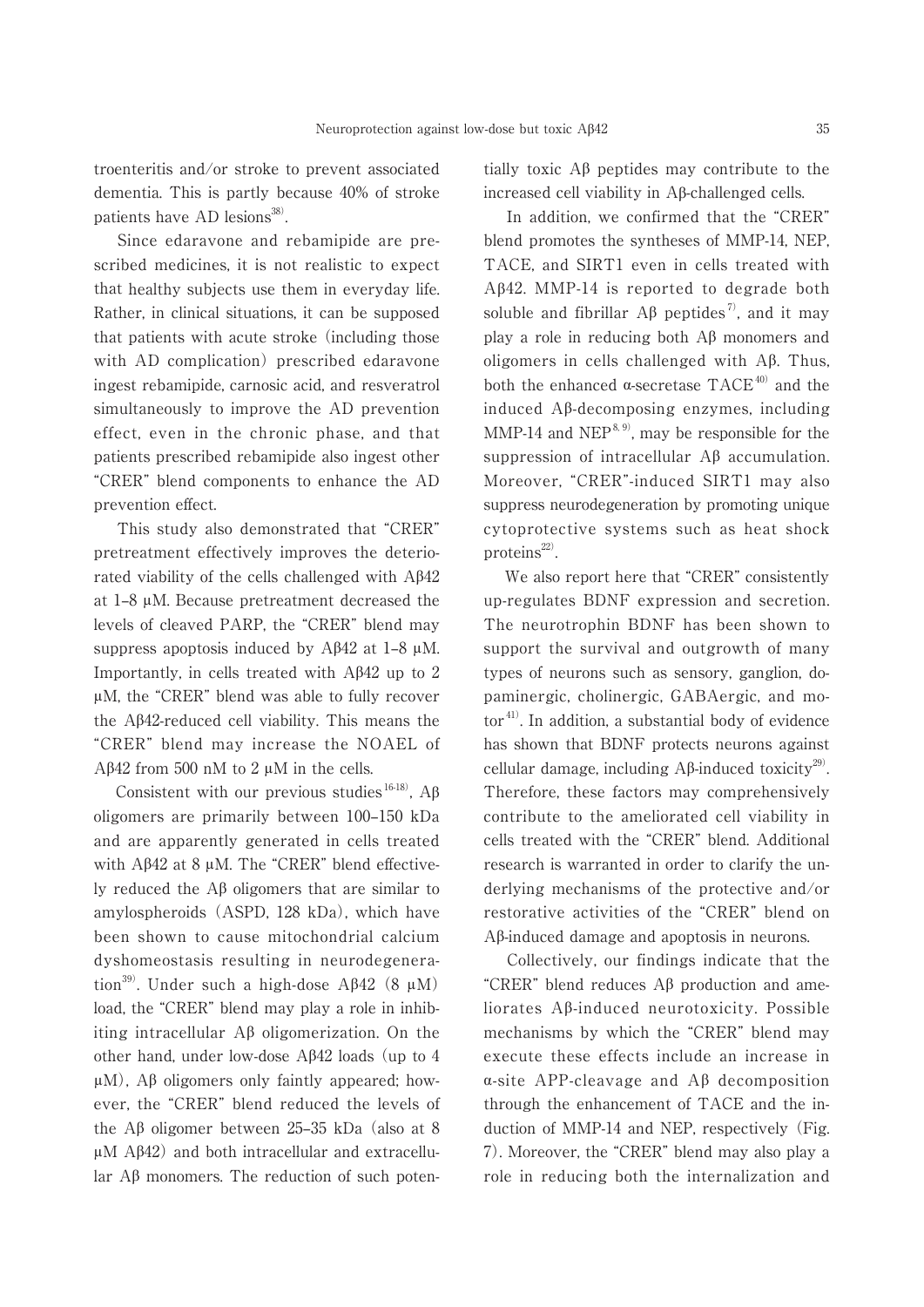oligomerization of exogenous  $\mathcal{A}\beta$  monomers. Reduction of intracellular  $\mathbf{A}\boldsymbol{\beta}$  peptides by the "CRER" blend may contribute to the preservation or recovery of neuronal cell viability, ultimately protecting cells from  $\overrightarrow{AB}$  accumulation. Thus, the "CRER" blend may be a promising strategy to prevent the progression of  $\Lambda\beta$ -mediated disorders, such as AD.

## **Conflict of Interest Statement**

 All authors have no conflicts of interest directly relevant to the content of this article.

#### **Acknowledgments**

 The authors would like to thank Drs. Koichi Wakabayashi, Junsei Mimura, Ken Itoh, Kazushi Tsuruga, Hiroshi Tanaka, Fumihiko Okumura, Kotaro Hashimoto, Hidenori Umetsu, and Akiko Ito for their help, as well as, Mses. Kumiko Munakata, Michiko Nakata, and Ayano Ono for technical assistance. This study was supported in part by JSPS KAKENHI Grant Number 15K06766 (to H.Y. and K.T.) and by a Grant for Hirosaki University Institutional Research.

#### **References**

- 1)Alzheimer's Association, 2018. Alzheimer's disease facts and figures. Alzheimers Dement. 2018;14;367- 429.
- $2)$ Klein WL. Synaptotoxic amyloid- $\beta$  oligomers: a molecular basis for the cause, diagnosis, and treatment of Alzheimer's disease? J Alzheimer's Dis. 2013;33:S49-S65.
- 3)Tomiyama T, Matsuyama S, Iso H, Umeda T, Takuma H, Ohnishi K., Ishibashi K, et al. A mouse model of amyloid  $\beta$  oligomers: their contribution to synaptic alteration, abnormal tau phosphorylation, glial activation, and neuronal loss *in vivo*. J Neurosci. 2010;30:4845-56.
- 4)Selkoe DJ. Alzheimer's disease: genes, proteins,

and therapy. Physiol Rev. 2001;81:741-66.

- 5)Blennow K, de Leon MJ, Zetterberg H. Alzheimer's disease. Lancet. 2006;368:387-403.
- 6)O'Brien RJ, Wong PC. Amyloid precursor protein processing and Alzheimer's disease. Annu Rev Neurosci. 2011;34:185-204.
- 7)Liao MC, Van Nostrand WE. Degradation of soluble and fibrillar amyloid  $\beta$ -protein by matrix metalloproteinase (MT1-MMP)*in vitro*. Biochemistry. 2010;49:1127-36.
- 8)Iwata N, Tsubuki S, Takaki Y, Shirotani K, Lu B, Gerard NP, Gerard C, et al. Metabolic regulation of brain  $\mathcal{A}\beta$  by neprilysin. Science. 2001;292:1550-2.
- 9)Wang S, Wang R, Chen L, Bennett DA, Dickson W, Wang D-S. Expression and functional profiling of neprilysin, insulin degrading enzyme and endothelin converting enzyme in prospectively studied elderly and Alzheimer's brain. J Neurochem. 2010; 115:47-57.
- 10)Sperling RA, Aisen PS, Beckett LA, Bennett DA, Craft S, Fagan AM, Iwatsubo T, et al. Toward defining the preclinical stages of Alzheimer's disease: recommendations from the National Institute on Aging-Alzheimer's Association workgroups on diagnostic guidelines for Alzheimer's disease. Alzheimers Dement. 2011;7: 280-92.
- 11)Yoshida H, Mimura J, Imaizumi T, Matsumiya T, Ishikawa A, Metoki N, Tanji K, et al. Edaravone and Nrf2-inducers as neuroprotective agents in human astrocytes exposed to hypoxia/reoxygenation. Hirosaki Med J. 2010;61:S147-S156.
- 12)Meng P, Yoshida H, Matsumiya T, Imaizumi T, Tanji K, Xing F, Hayakari R, et al. Carnosic acid suppresses the production of amyloid- $\beta$  1–42 by inducing the metalloprotease gene TACE/ADAM17 in SH-SY5Y human neuroblastoma cells. Neurosci Res. 2013;75:94-102.
- 13)Yoshida H, Meng P, Matsumiya T, Tanji K, Hayakari R, Xing F, Wang L, et al. Carnosic acid suppresses the production of amyloid- $\beta$  1–42 and 1–43 by inducing an  $\alpha$ -secretase TACE/ADAM17 in U373MG human astrocytoma cells. Neurosci Res. 2014;79:83-93.
- 14)Arakawa T, Higuchi K, Fujiwara Y, Watanabe T,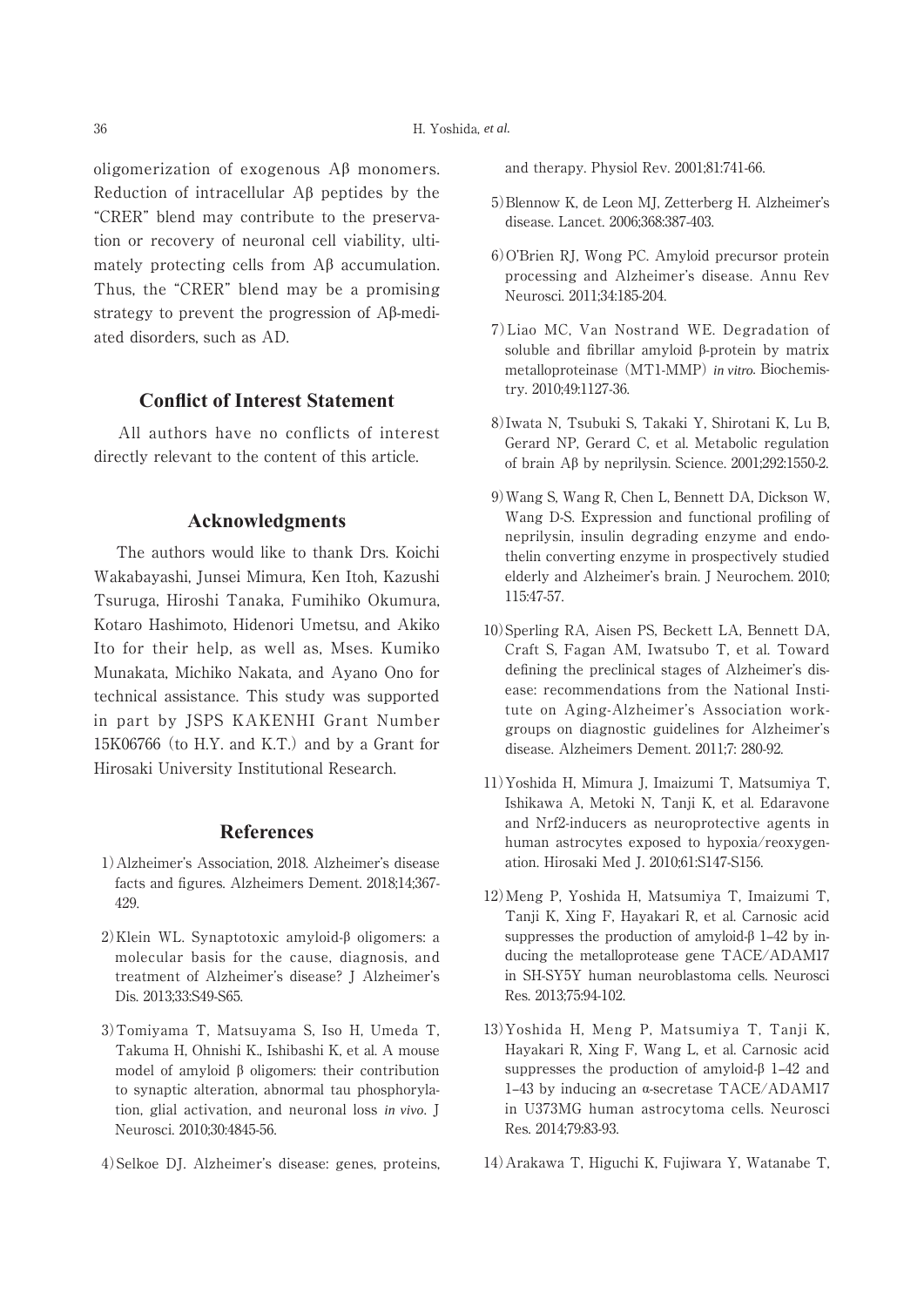Tominaga K, Sasaki E, Oshitani N, et al. 15th anniversary of rebamipide: looking ahead to the new mechanisms and new applications. Dig Dis Sci. 2005;50:S3-S11.

- 15)Lins AP, Ribeiro MN de S, Gottlieb OR, Gottlieb HE. Gnetins: resveratrol oligomers from *Gnetum* species. J Nat Prod. 1982;45:754-61.
- 16)Meng P, Yoshida H, Tanji K, Matsumiya T, Xing F, Hayakari R, Wang L, et al. Carnosic acid attenuates apoptosis induced by amyloid- $\beta$  1–42 or 1‒43 in SH-SY5Y human neuroblastoma cells. Neurosci Res. 2015;94:1-9.
- 17)Fukui K, Yachi K, Yoshida H, Tanji K, Matsumiya T, Hayakari R, Tsuruga K, et al. Rebamipide reduces amyloid- $\beta$  1–42 (A $\beta$ 42) production and ameliorates  $A\beta43$ -lowered cell viability in cultured SH-SY5Y human neuroblastoma cells. Neurosci Res. 2017;124:40-50.
- 18)Seino S, Kimoto T, Yoshida H, Tanji K, Matsumiya T, Hayakari R, Seya K, et al. Gnetin C, a resveratrol dimer, reduces amyloid- $\beta$  1–42 (A $\beta$ 42) production and ameliorates Aβ42-lowered cell viability in cultured SH-SY5Y human neuroblastoma cells. Biomed Res (Tokyo). 2018;39:105-15.
- 19)Shen YE, Wang Y, Yu GC, Liu C, Zhang ZY, Zhang LM. Effects of edaravone on amyloid- $\beta$ precursor protein processing in SY5Y-APP695 cells. Neurotox Res. 2013;24:139-47.
- 20)Gambini J, Inglés M, Olaso G, Lopez-Grueso R, Bonet-Costa V, Gimeno-Mallench L, Mas-Bargues C, et al. Properties of resveratrol: in vitro and in vivo studies about metabolism, bioavailability, and biological effects in animal models and humans. Oxid Med Cell Longev. 2015;2015:837042.
- 21)Jia Y, Wang N, Liu X. Resveratrol and amyloidbeta: mechanistic insights. Nutrients. 2017;9:E1122.
- 22)Han S, Choi JR, Soon Shin K, Kang SJ. Resveratrol upregulated heat shock proteins and extended the survival of G93A-SOD1 mice. Brain Res. 2012; 1483:112-7.
- 23)Espinoza JL, Inaoka PT. Gnetin-C and other resveratrol oligomers with cancer chemopreventive potential. Ann N Y Acad Sci. 2017;1403:5-14.
- 24)Affoo RH, Foley N, Rosenbek J, Shoemaker JK,

Martin RE. Swallowing dysfunction and autonomic nervous system dysfunction in Alzheimer's disease: a scoping review of the evidence. J Am Geriatr Soc. 2013;61:2203-13.

- 25)Chiocchetti AG, Haslinger D, Stein JL, de la Torre-Ubieta L, Cocchi E, Rothämel T, Lindlar S, et al. Transcriptomic signatures of neuronal differentiation and their association with risk genes for autism spectrum and related neuropsychiatric disorders. Transl Psychiatry. 2016;6:e864.
- 26)Omar SH. Biophenols pharmacology against the amyloidogenic activity in Alzheimer's disease. Biomed Pharmacother. 2017;89:396-413.
- 27)Omar SH, Scott CJ, Hamlin AS, Obied HK. The protective role of plant biophenols in mechanisms of Alzheimer's disease. J Nutr Biochem. 2017;47:1- 20.
- 28) Jeśko H, Wencel P, Strosznajder RP, Strosznajder JB. Sirtuins and their roles in brain aging and neurodegenerative disorders. Neurochem Res. 2017;42:876-90.
- 29)Tapia-Arancibia L, Aliaga E, Silhol M, Arancibia S. New insights into brain BDNF function in normal aging and Alzheimer disease. Brain Res Rev. 2008;59:201-20.
- 30)Yoshida H, Imaizumi T, Matsumiya T, Seya K, Kawaguchi S, Tanaka H. Gnetin C suppresses double-stranded RNA-induced C-C motif chemokine ligand 2 (CCL2) and CCL5 production by inhibiting Toll-like receptor 3 signaling pathway. Biomed Res (Tokyo). 2018;39:231-40.
- 31)Oliver FJ, de la Rubia G, Rolli V, Ruiz-Ruiz MC, de Murcia G, Murcia JM. Importance of poly (ADP-ribose) polymerase and its cleavage in apoptosis. Lesson from an uncleavable mutant. J Biol Chem. 1998;273:33533-9.
- 32)Resende R, Ferreiro E, Pereira C, Resende de Oliveira C. Neurotoxic effect of oligomeric and fibrillar species of amyloid-beta peptide  $1-42$ : involvement of endoplasmic reticulum calcium release in oligomer-induced cell death. Neuroscience. 2008;155:725-37.
- 33)Yoshihara T, Takiguchi S, Kyuno A, Tanaka K, Kuba S, Hashiguchi S, Ito Y, et al. Immunoreactivity of phage library-derived human single-chain